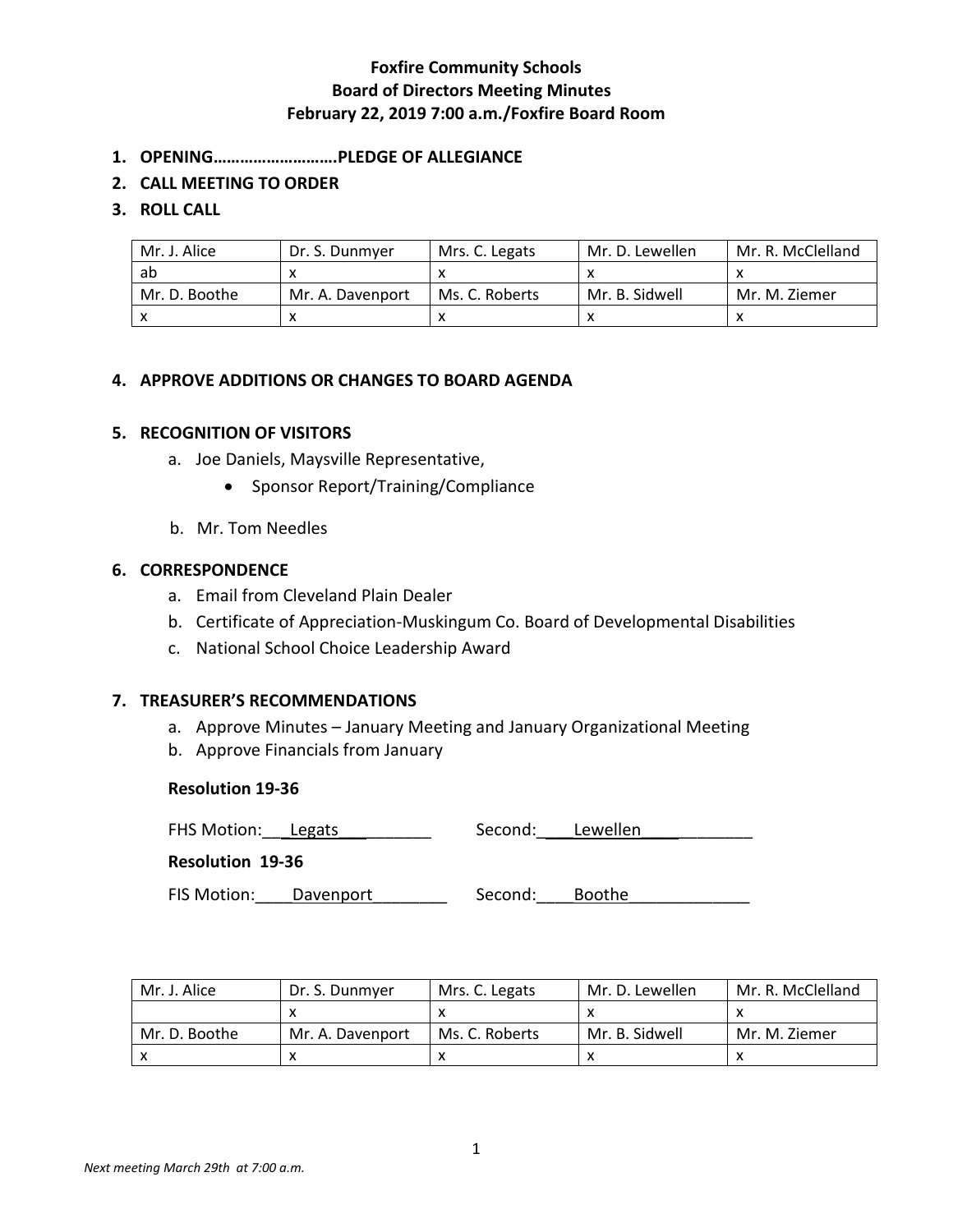### **8. ADMINISTRATORS' REPORTS AND RECCOMENDATIONS**

## **Reports to the Board**

- a. Enrollment FIS-44 FHS-365
- b. Special Education Numbers-see attached
- c. DOPR-Updates
- d. ODE Board Visit/Conversation
- e. Invite to State Superintendent
- f. Legislative Updates
- g. University of Washington-site visit to examine Best Practice of DOPR school with Special Education Services

## **Recommendations for Consideration**

a. Memorandum of Understanding-College Credit Plus, Stark State College

## **Resolution 19-37**

| FHS Motion: Legats | Second: | Lewellen |
|--------------------|---------|----------|
|--------------------|---------|----------|

**Resolution** 

FIS Motion:\_\_\_\_\_\_\_\_\_\_\_\_\_\_\_\_\_\_\_ Second:\_\_\_\_\_\_\_\_\_\_\_\_\_\_\_\_\_\_

| Mr. J. Alice  | Dr. S. Dunmyer   | Mrs. C. Legats | Mr. D. Lewellen | Mr. R. McClelland |
|---------------|------------------|----------------|-----------------|-------------------|
|               |                  |                |                 |                   |
| Mr. D. Boothe | Mr. A. Davenport | Ms. C. Roberts | Mr. B. Sidwell  | Mr. M. Ziemer     |
|               |                  |                |                 |                   |

# **9. EXECUTIVE SESSION** (If needed)

WHEREAS boards of education and other governmental bodies are required by statute "to take official action and to conduct all deliberations upon official business only in open meetings, unless the subject matter is specifically excepted by law"; WHEREAS "the minutes need only reflect the general subject matter of discussion in executive sessions"; and WHEREAS the members of a public body may hold an executive session only at a regular or special meeting for the sole purpose of consideration of any of the matters set forth below.

NOW THEREFORE BE IT RESOLVED under the provision of ORC 121.22, the board hereby enters executive session for the reason(s) herein stated:

\_\_x\_ Personnel matters

- \_\_\_\_ Appointment of employee(s) (reemployment)
- \_\_\_\_ Promotion or compensation
- \_\_\_\_ Dismissal, discipline, or demotion of employee(s) or student(s)
- $\underline{x}$  Investigation of charges or complaints of employee(s) or student(s)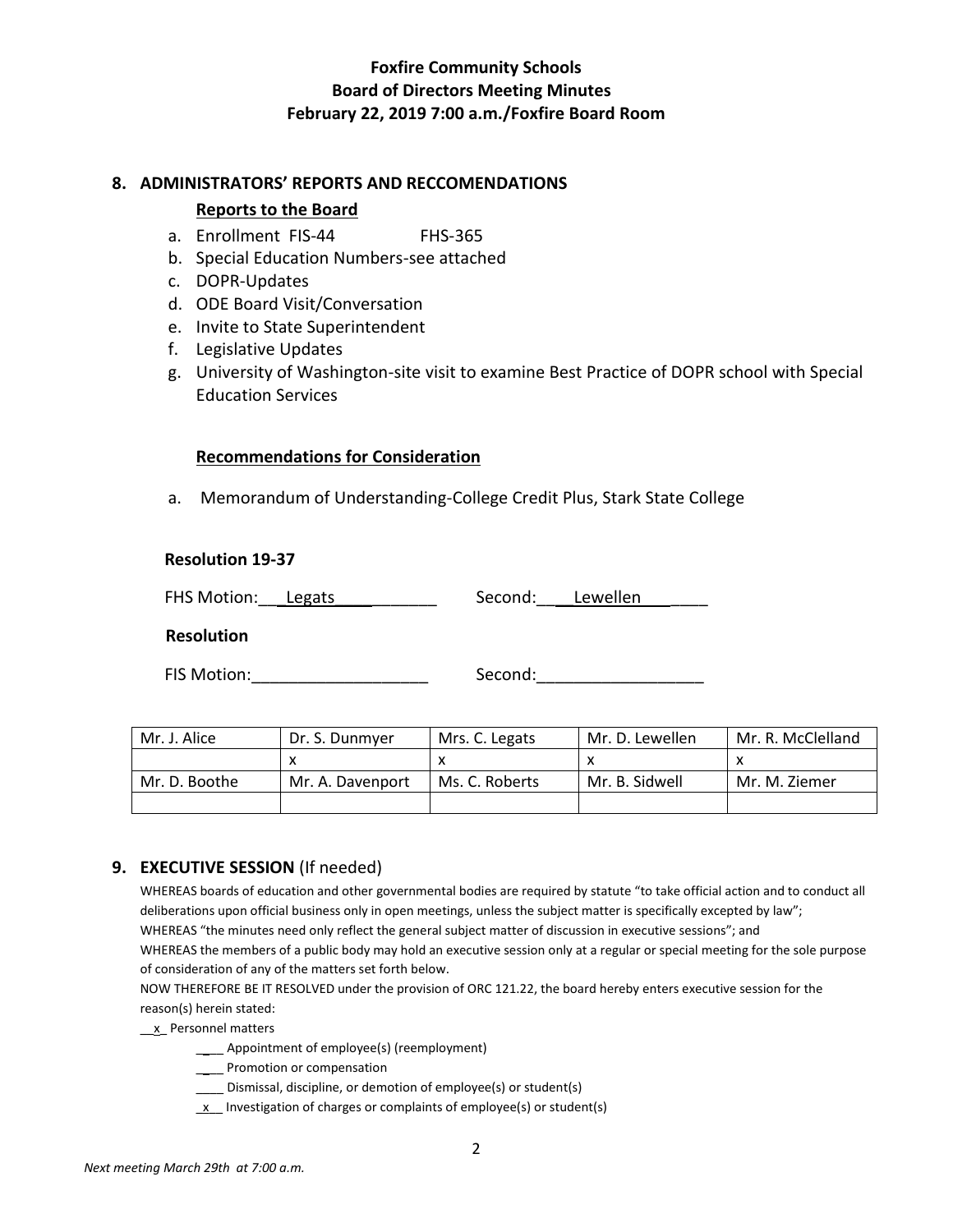- \_\_\_\_\_\_ Conference with an attorney
- \_\_\_\_\_ Preparing for, conducting, or reviewing negotiations or bargaining
- \_\_\_\_\_ Matters required by federal law or state statutes to be confidential
- **\_\_\_\_\_\_** Specialized details of security arrangements

| Time Entered: 8:20 a.m. |                  |  |
|-------------------------|------------------|--|
| Time Exited: 8:55 a.m.  |                  |  |
| <b>Resolution 19-38</b> |                  |  |
| FHS Motion: Dunmyer     | Second: Lewellen |  |
|                         |                  |  |

**Resolution 19-37**

FIS Motion: Davenport \_\_\_\_\_\_\_\_\_\_ Second: Ziemer

| Mr. J. Alice  | Dr. S. Dunmyer   | Mrs. C. Legats | Mr. D. Lewellen | Mr. R. McClelland |
|---------------|------------------|----------------|-----------------|-------------------|
|               |                  |                |                 |                   |
| Mr. D. Boothe | Mr. A. Davenport | Ms. C. Roberts | Mr. B. Sidwell  | Mr. M. Ziemer     |
|               |                  |                |                 |                   |

## **10. DISCUSSION/NEW ITEM (IF ANY)**

### **Resolution**

FHS Motion:\_\_\_\_\_\_\_\_\_\_\_\_\_\_\_\_\_\_ Second:\_\_\_\_\_\_\_\_\_\_\_\_\_\_\_\_\_\_\_\_\_

**Resolution**

FIS Motion:\_\_\_\_\_\_\_\_\_\_\_\_\_\_\_\_\_\_\_ Second:\_\_\_\_\_\_\_\_\_\_\_\_\_\_\_\_\_\_\_\_\_\_

| Mr. J. Alice  | Dr. S. Dunmyer   | Mrs. C. Legats | Mr. D. Lewellen | Mr. R. McClelland |
|---------------|------------------|----------------|-----------------|-------------------|
|               |                  |                |                 |                   |
| Mr. D. Boothe | Mr. A. Davenport | Ms. C. Roberts | Mr. B. Sidwell  | Mr. M. Ziemer     |
|               |                  |                |                 |                   |

#### **11. LEGISLATIVE REPORT**

#### **12. APPLAUSE APPLAUSE**

## **13. MOTION TO ADJOURN** 8:56 a.m.